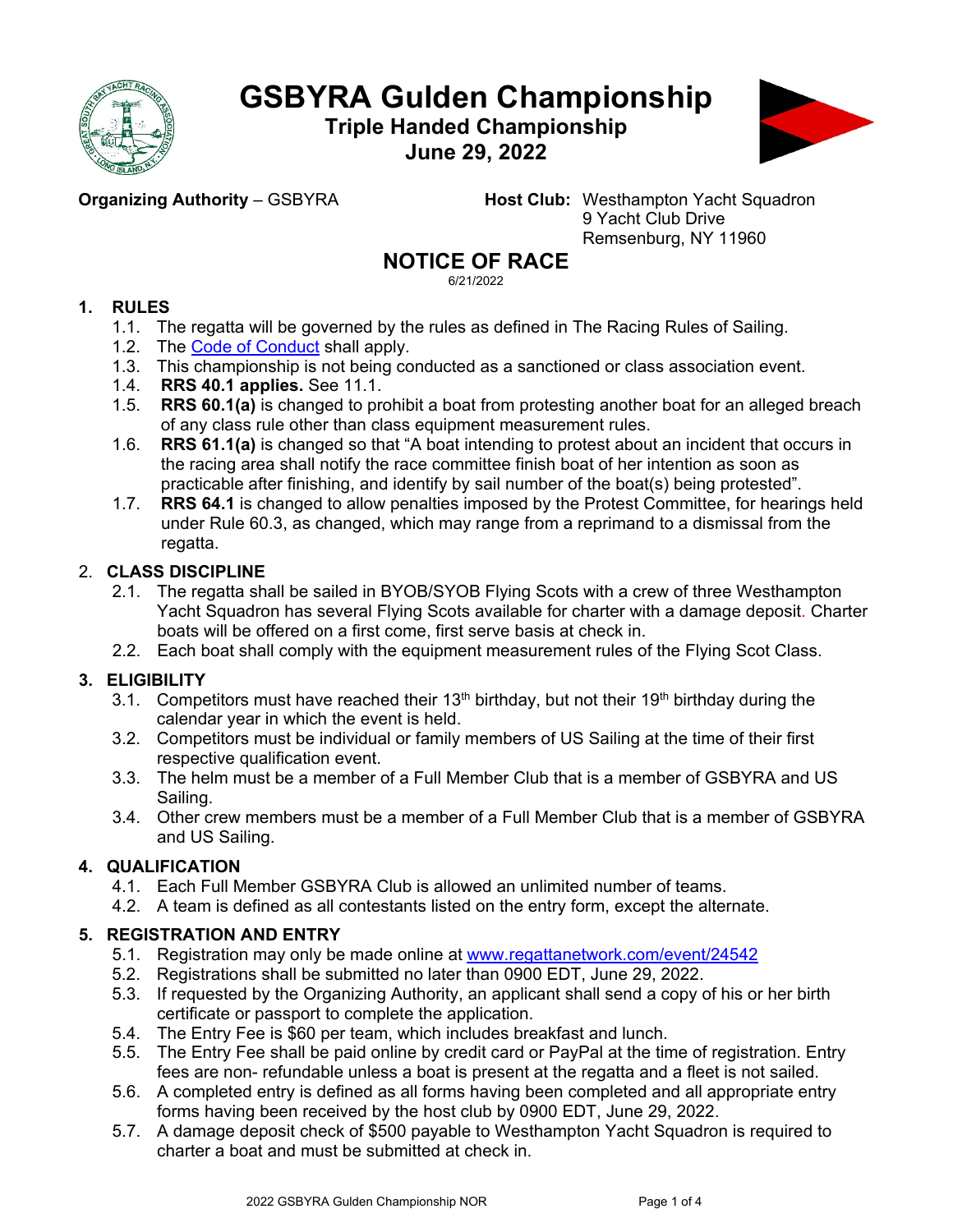# **6. SCHEDULE**

Wednesday June 29, 2022

| 1000 to 1200    | Check in and Registration, submit code of conduct    |
|-----------------|------------------------------------------------------|
| 1000 to 1200    | <b>Continental Breakfast</b>                         |
| 1200            | <b>Mandatory Competitors Meeting</b>                 |
| 1230            | First warning for racing; Subsequent races to follow |
| 1600            | No warning after 1600                                |
| Following races | Lunch in the clubhouse                               |

**7. SAILING INSTRUCTIONS** – Sailing Instructions will be available at registration.

## **8. VENUE**

The regatta will be sailed in Moriches Bay in the vicinity of Westhampton Yacht Squadron in Remsenburg.

## **9. SCORING**

- 9.1. The Low-Point Scoring System of Appendix A will apply.
- 9.2. Five (5) races are scheduled.
- 9.3. Three (3) races are required to be completed to constitute a series. (a) When fewer than 5 races have been completed, a boat's series score will be the total of her race scores. (b) When 5 races have been completed, a boat's score will be the total of her race scores excluding her worst score.

# **10. SUPPORT, COACHING & SPECTATOR BOATS**

- 10.1. This is not a Graded Event as defined by US Sailing, coaches will not be provided by the OA.
- 10.2. Announcements from the RC to Support, Coaching & Spectator Boats shall be made via VHF radio, loud hailer, or other verbal or written manner. The channel being used will be identified in the SIs and at the competitors' meeting.
- 10.3. Support, Coaching & Spectator Boats shall stay well clear of the race area while boats are racing and shall monitor the VHF radio for updates and directives from the race committee.
- 10.4. Support, Coaching & Spectator Boats shall stay outside the race area, and at a minimum wake speed, from the time of the warning signal until all boats have finished or retired, or the race committee signals a postponement or abandonment.
- 10.5. Competitors may communicate with coaches in-between races at a common location adjacent to the starting area. Coaching is not permitted after a general recall. Members of a spectator boat shall not communicate with competitors on the water.

# **11. PERSONAL FLOTATION DEVICES (PFD) AND PERSONAL EQUIPMENT**

- 11.1. Competitors shall wear a USCG approved personal flotation device (PFD) that is 100% dependent on foam for flotation and the appropriate size for the sailor, at all times while on the water, except for brief periods while adding or removing clothing. (US sailing Regulation 10). The PFD must be worn outside of all clothing except that a thin shirt may be worn over the PFD to prevent snagging. Wet suits and dry suits are not personal flotation devices.
- 11.2. The only gear, rigging, or equipment that a team may take aboard a boat shall be magnetic card compass, flags, plastic bucket or bailer, normally equipped ditty bag, personal effects including PFDs and protective clothing.
- 11.3. Electronic flux gate compasses and GPS devices of all varieties, styles, and combinations are specifically prohibited.

# **12. PROHIBITED SUBSTANCES**

- 12.1. For Junior and Youth events, or for junior or youth competitors in any GSBYRA championship, no participant or competitor shall use, either on or off the water: marijuana or any other substance or alcoholic beverages as defined by state and federal law.
- 12.2. An alleged breach of this requirement shall not be grounds for a protest. However, when the protest committee believes that a competitor may have breached the above requirement, it shall follow the process described in the US Sailing Championships' Code of Conduct.

# **13. CONDUCT OF COMPETITORS**

13.1. All competitors are expected to maintain the highest level of conduct throughout the entire event. Enforcement of discipline and conduct shall be conducted as per Rules 69.2(a) and the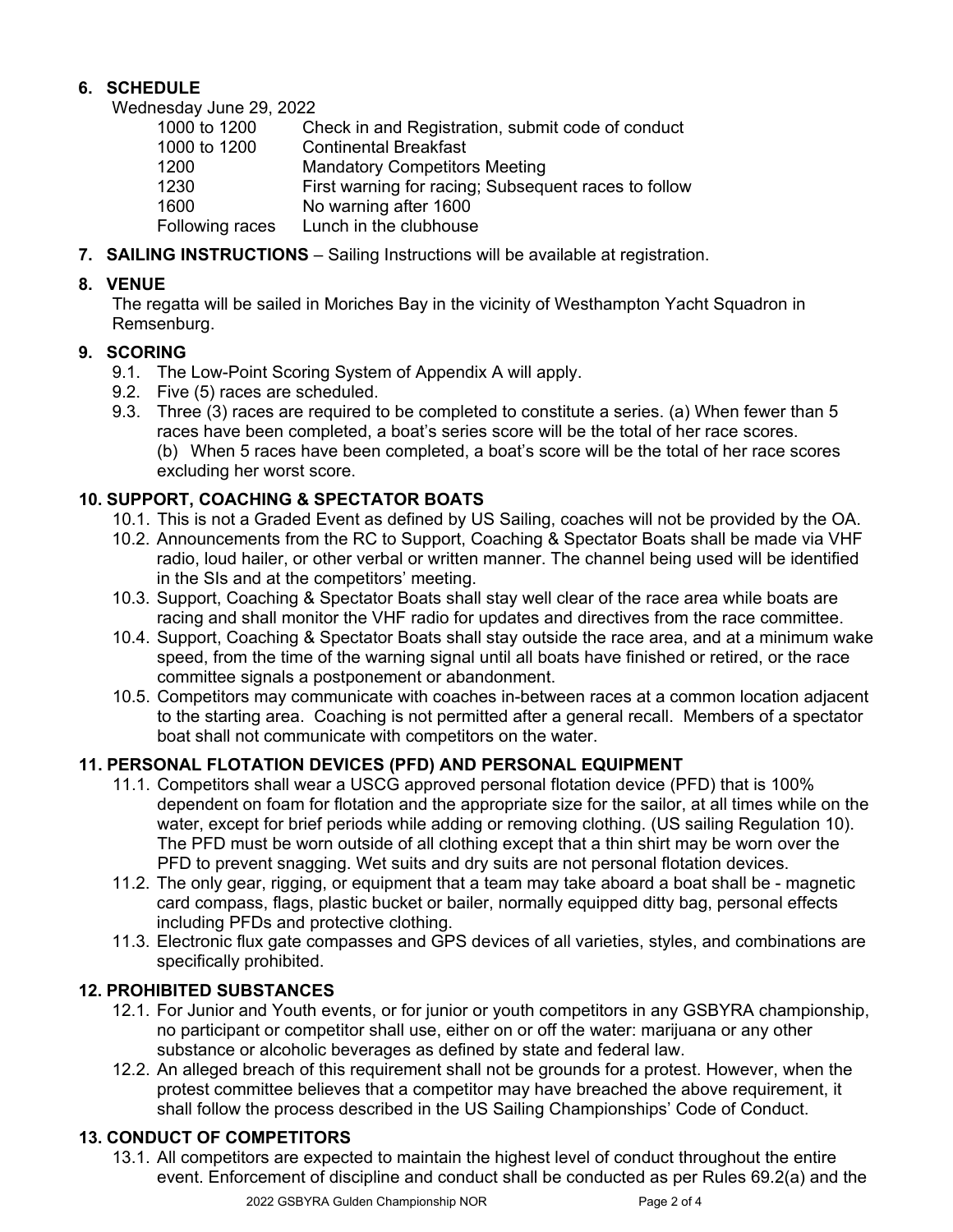policies and procedures of US Sailing (Regulation 10 and15.01).

13.2. When the Protest Committee believes that a competitor may have breached the above requirement, it shall follow the process described in racing rule 69.2 and a competitor found to have breached this requirement shall be excluded from the remaining races of the series, and where practicable, removed from the regatta venue and sent home. The competitor's boat shall be disqualified from all races of the series.

## **14. PRIZES**

- 14.1. The top finishing team will be awarded a keeper trophy for the GSBYRA Gulden Trophy. The keeper trophy is awarded at the GSBYRA Annual Meeting and Awards Dinner in December at Sayville Yacht Club, and the perpetual Gulden Trophy will be engraved with the name and club of the winner.
- 14.2. GSBYRA commits to provide Financial Assistance according to its policy for the winner of the GSBYRA Triple Handed Championship to enter the Area B Triple Handed qualifier for US Sailing's Chubb U.S. Junior Sailing Triple Handed Championship. If the GSBYRA team with the highest place finish chooses not to advance to Area B, then GSBYRA will offer to provide financial assistance to the  $2<sup>nd</sup>$  place team, and so on. A GSBYRA winner of the Area B qualifier, who competed in the GSBYRA event may be eligible for financial assistance from GSBYRA to advance to the US Sailing final level. When an Area B Championship is scheduled before the GSBYRA Championship is held, GSBYRA will provide retroactive financial assistance to the GSBYRA team with the highest place finish at the Area B Championship.

## **15. AREA B EVENT**

- 15.1. US Sailing and Area B determine the number of teams that a YRA may send to the Area B qualifier for US Sailing's Chubb U.S. Junior Sailing Triple Handed Championship. GSBYRA is allowed 1 team.
- 15.2. Registration for the Area B Triple Handed Qualifier event shall be submitted online.

## **16. FURTHER INFORMATION** - For additional information contact either:

| <b>GSBYRA Championship Coordinator:</b> |
|-----------------------------------------|
|                                         |

Joe Mulle': [jy781@optonline.net](mailto:jy781@optonline.net)

**WYS Event Chairman:**<br>Jim Schultz: cptjim3@aol.com

## **17. CODE OF CONDUCT**

All skippers and crew who compete shall print a copy of the Championships Code of Conduct, complete and submit a signed copy at check in before racing.